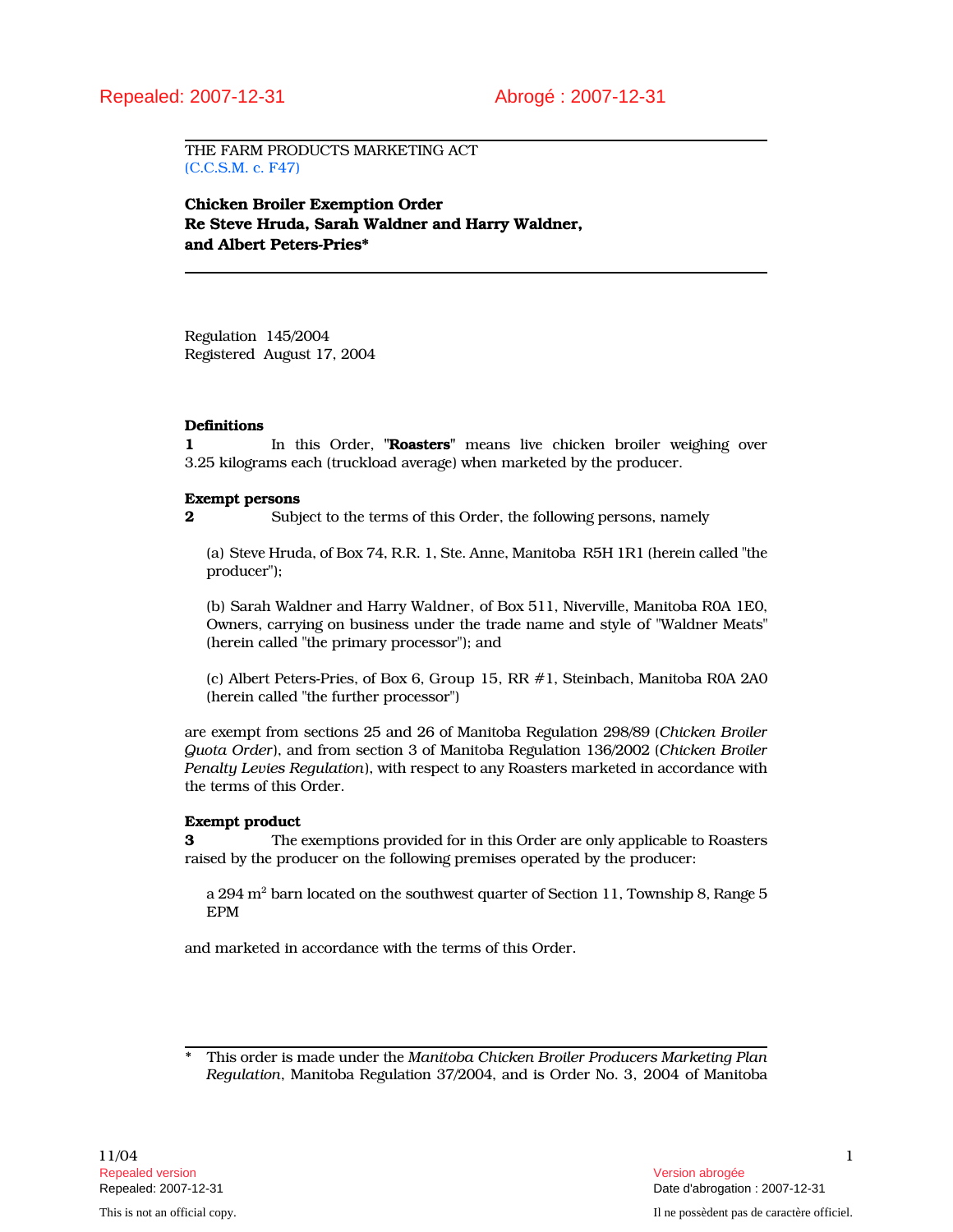# FARM PRODUCTS MARKETING FARM PRODUCTS ARRESTING

Chicken Producers.

Repealed version abrogée en active d'active d'active d'active d'active d'active d'active d'active d'active d'a<br>Repealed: 2007-12-31 d'active d'active d'active d'active d'active d'active d'active d'active d'active d'active

This is not an official copy. Il ne possèdent pas de caractère officiel.

2  $11/04$ Date d'abrogation : 2007-12-31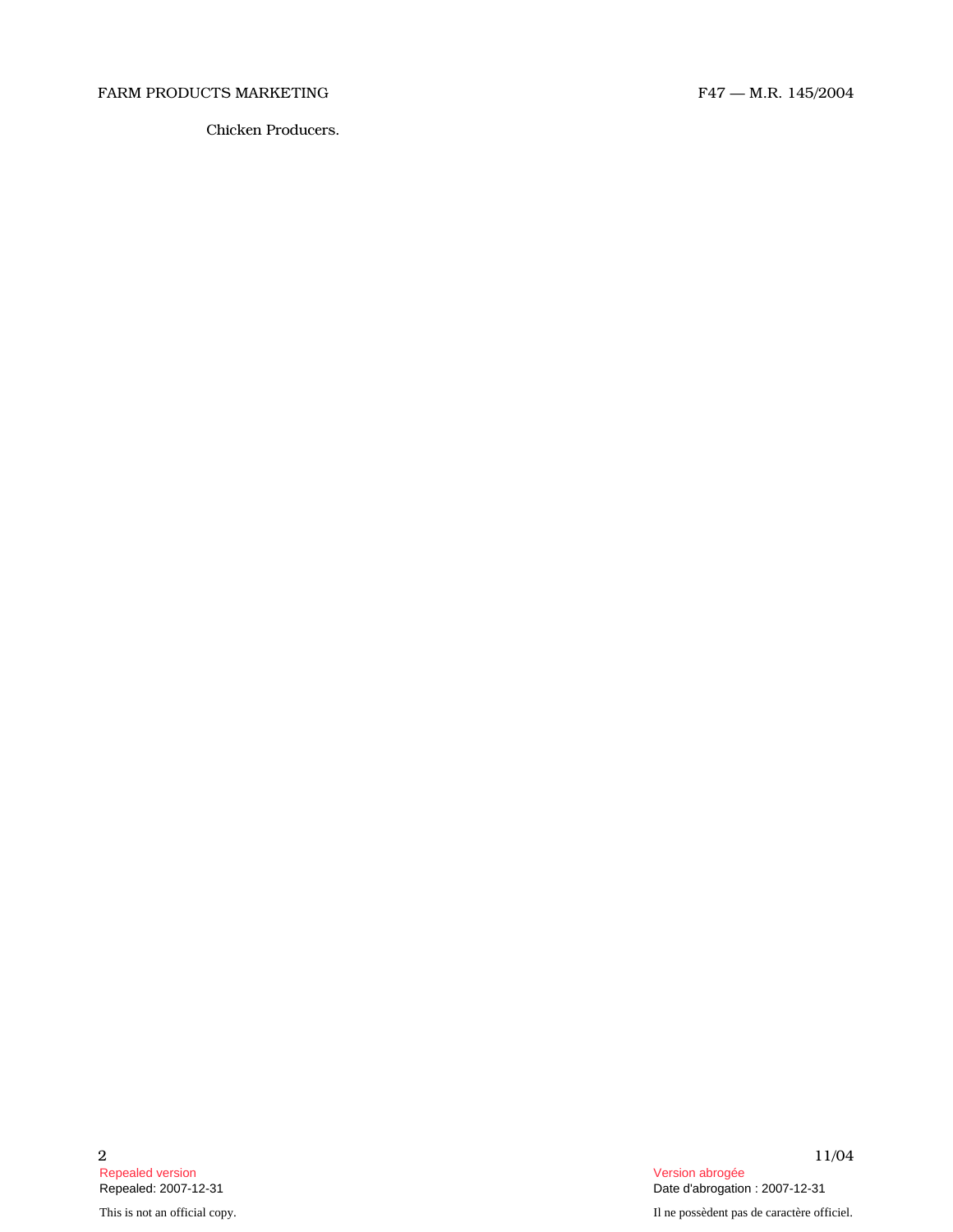# Conditions re marketing

4 This Order is subject to the following conditions:

(a) that the combined marketings of Roasters by the producer to the primary processor and the further processor in any calendar month do not exceed in aggregate 835 Roasters weighing in aggregate not less than 3,130 kilograms live weight unless prior written permission from the Board is granted to market additional Roasters in that calendar month;

(b) that all such Roasters are delivered by the producer to the primary processor at the primary processor's plant located on NW 31-7-4 EPM;

(c) that all such Roasters are killed and eviscerated by the primary processor at the primary processor's plant located on NW 31-7-4 EPM immediately upon receipt from the producer;

(d) that all Roasters acquired by the primary processor are delivered to the further processor at NW 3-8-6 EPM by the primary processor as agent for the producer;

(e) that all such Roasters are processed in accordance with the terms of this Order.

#### Conditions re processing

5 This Order is subject to the following additional conditions:

(a) that the primary processor processes all Roasters delivered to the primary processor by the producer and ensures that all such Roasters are immediately slaughtered and health inspected;

(b) that the further processor market all Roasters acquired by the further processor as having been slaughtered and health inspected.

# Conditions re compliance

6 This Order is subject to the condition that the producer, the primary processor, and the further processor each comply with Manitoba Regulation 32/96 (Chicken Broiler Information Order), Manitoba Regulation 238/94 (Chicken Broiler Administration Fee Regulation), and all Price Orders of the Board with respect to the marketing of all chicken broilers by the producer to the processor.

# Cancellation

7 If the producer, the primary processor, or the further processor fails to comply with any order, regulation, or written directive of the Board, or any condition of this Order, the exemption provided in section 2 hereof shall, upon motion of the Board to such effect, terminate.

# Non-transferability

8 The exemptions provided in this Order are non-transferable.